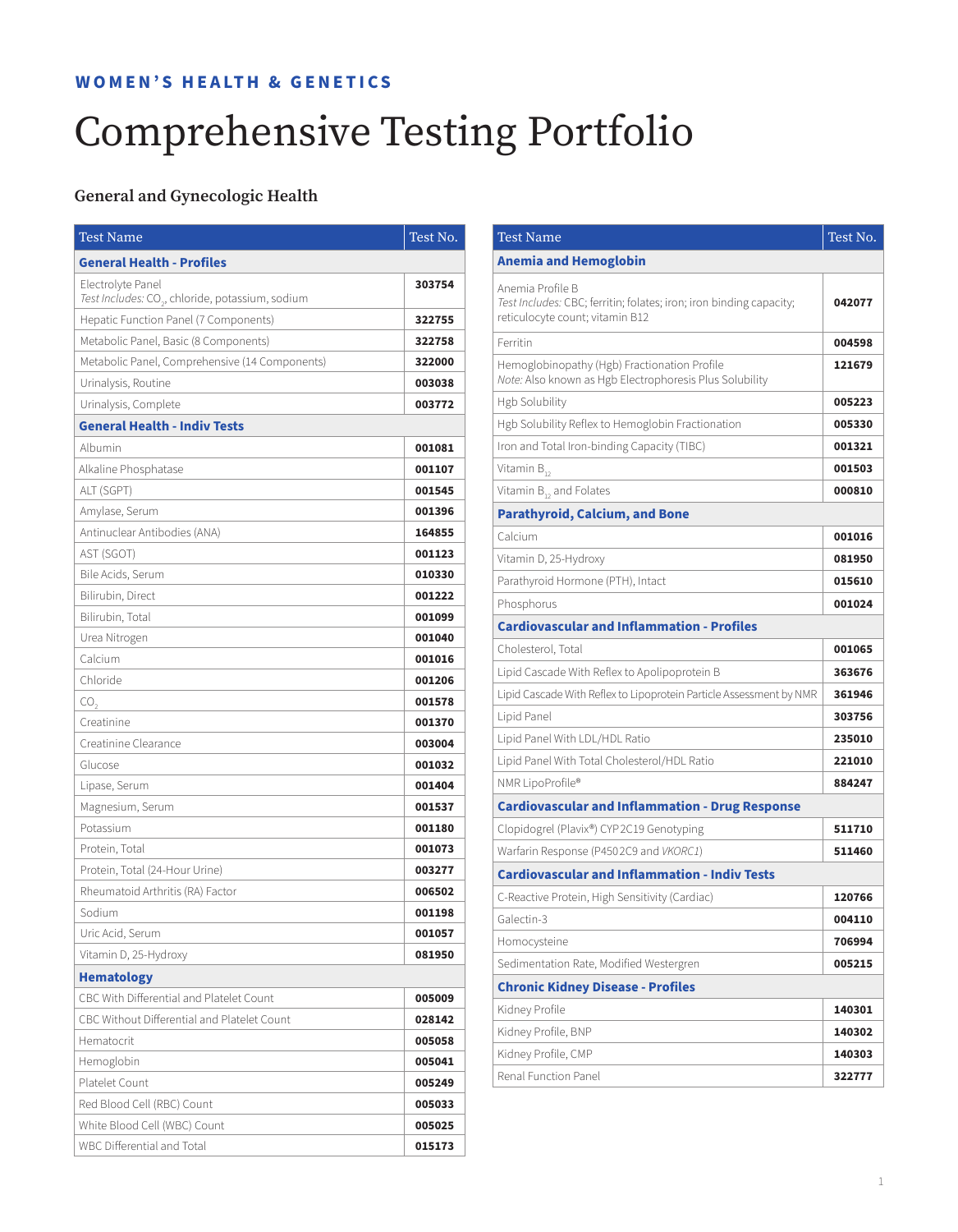## **General and Gynecologic Health**

| <b>Test Name</b>                                                                                                                                              | Test No. |
|---------------------------------------------------------------------------------------------------------------------------------------------------------------|----------|
| <b>Diabetes</b>                                                                                                                                               |          |
| Glucose (Fasting), Plasma                                                                                                                                     | 001818   |
| Gestational Diabetes Screen (1-Hour, ACOG)                                                                                                                    | 102277   |
| Gestational Diabetes Glucose Tolerance Screening and Diagnostic<br>Test (2-Hour, ADA)                                                                         | 101000   |
| Gestational Diabetes Glucose Tolerance Diagnostic Test (3-Hour, ACOG)                                                                                         | 102004   |
| Glucose Tolerance Test (GTT), (3-Hour, Oral WHO Protocol)                                                                                                     | 101200   |
| Hemoglobin A <sub>1c</sub>                                                                                                                                    | 001453   |
| Hemoglobin A <sub>1</sub> , With Estimated Average Glucose                                                                                                    | 102525   |
| Insulin (Fasting)                                                                                                                                             | 004333   |
| Microalbumin: Creatinine Ratio, Random Urine                                                                                                                  | 140285   |
| <b>Thyroid - Profiles</b>                                                                                                                                     |          |
| Thyroid Cascade Profile                                                                                                                                       | 330015   |
| Thyroid Profile<br>Test Includes: Free thyroxine index; $T_3$ uptake (THBR); thyroxine (T <sub>4</sub> )                                                      | 000455   |
| Thyroid Profile With TSH<br>Test Includes: Free thyroxine index; T <sub>3</sub> uptake (THBR); TSH,<br>thyroxine $(T_a)$                                      | 000620   |
| Thyroid Profile II (Comprehensive)<br>Test Includes: Free thyroxine index; T <sub>3</sub> uptake (THBR); TSH,<br>thyroxine $(T_4)$ ; triiodothyronine $(T_3)$ | 027011   |
| TSH and Free $T_4$                                                                                                                                            | 224576   |
| <b>Thyroid - Indiv Tests</b>                                                                                                                                  |          |
| Thyroglobulin Antibody                                                                                                                                        | 006685   |
| Thyroid Antibodies                                                                                                                                            | 006684   |
| Thyroxine $(T_a)$                                                                                                                                             | 001149   |
| Thyroxine $(T_a)$ , Free                                                                                                                                      | 001974   |
| Thyroxine $(T_{a})$ , Free by Dialysis/Mass Spectrometry<br>Note: Recommended for pregnant women. <sup>1</sup>                                                | 501902   |
| Triiodothyronine $(T_{2})$                                                                                                                                    | 002188   |
| Triiodothyronine (T <sub>3</sub> ), Free                                                                                                                      | 010389   |
| T <sub>3</sub> Uptake                                                                                                                                         | 001156   |
| TPO Antibodies                                                                                                                                                | 006676   |
| <b>TSH</b>                                                                                                                                                    | 004259   |
| TSH in Pregnancy                                                                                                                                              | 004593   |
| <b>Reproductive and Sexual Maturation</b>                                                                                                                     |          |
| 17-OH Progesterone, Serum, by Tandem Mass Spectrometry                                                                                                        | 070085   |
| Amenorrhea Profile<br>Test Includes: Estradiol; FSH; LH; Prolactin (ICMA)                                                                                     | 501064   |
| Anti-Müllerian Hormone Assay (AMH)                                                                                                                            | 500183   |
| Cortisol                                                                                                                                                      | 004051   |
| DHEA Sulfate (DHEAS)                                                                                                                                          | 004020   |
| DHEA                                                                                                                                                          | 004100   |
| Estradiol                                                                                                                                                     | 004515   |
| Estradiol, Sensitive (LC/MS)                                                                                                                                  | 140244   |
| Estrogens, Total                                                                                                                                              | 004549   |
| Follicle-stimulating Hormone (FSH)                                                                                                                            | 004309   |

| <b>Test Name</b>                                                                                                                                                                                                             | Test No. |
|------------------------------------------------------------------------------------------------------------------------------------------------------------------------------------------------------------------------------|----------|
| <b>Reproductive and Sexual Maturation continued</b>                                                                                                                                                                          |          |
| Luteinizing Hormone (LH)                                                                                                                                                                                                     | 004283   |
| FSH + LH                                                                                                                                                                                                                     | 028480   |
| Menopausal Transition Profile<br>Test Includes: Estradiol; FSH; LH; progesterone                                                                                                                                             | 501218   |
| Progesterone                                                                                                                                                                                                                 | 004317   |
| Prolactin                                                                                                                                                                                                                    | 004465   |
| ReproSURE™ (Ovarian Reserve Profile)                                                                                                                                                                                         | 504295   |
| Testosterone, Free Mass Spectrometry/Equilibrium Dialysis                                                                                                                                                                    | 500726   |
| Testosterone, Free                                                                                                                                                                                                           | 144980   |
| Testosterone, Total, Women, Children, and Hypogonadal Males,<br>LC/MS-MS<br>Note: Recommended for women, children, and hypogonadal men. <sup>2</sup>                                                                         | 070001   |
| Testosterone, Total                                                                                                                                                                                                          | 004226   |
| Testosterone, Free and Total                                                                                                                                                                                                 | 140103   |
| <b>Infectious Disease - Hepatitis</b>                                                                                                                                                                                        |          |
| Hepatitis Panel (A/B/C), Acute                                                                                                                                                                                               | 322744   |
| Hepatitis A Antibody, IgM                                                                                                                                                                                                    | 006734   |
| Hepatitis B Core Antibody, IgM                                                                                                                                                                                               | 016881   |
| Hepatitis B Surface Antigen (HBsAg)                                                                                                                                                                                          | 006510   |
| Hepatitis B Surface Antibody                                                                                                                                                                                                 | 006395   |
| Hepatitis C Virus (HCV) Antibody with reflex to Qualitative, NAA                                                                                                                                                             | 144045   |
| Hepatitis C Virus (HCV) Antibody With Reflex to Quantitative<br>Real-time PCR                                                                                                                                                | 144050   |
| <b>Infectious Disease - Herpes Simplex Virus</b><br>(Also see NuSwab test options in this listing)                                                                                                                           |          |
| HSV 1/2 Type-specific Antibodies, IgG                                                                                                                                                                                        | 164905   |
| HSV 1 Type-specific Antibodies, IgG                                                                                                                                                                                          | 164897   |
| HSV 2 Type-specific Antibodies, IgG                                                                                                                                                                                          | 163147   |
| <b>HSV Culture and Typing</b>                                                                                                                                                                                                | 008250   |
| HSV Types 1 and 2, NAA                                                                                                                                                                                                       | 188056   |
| <b>Infectious Disease - HIV</b>                                                                                                                                                                                              |          |
| Human Immunodeficiency Virus 1/0/2 (HIV-1/0/2) Antigen/<br>Antibody (Fourth Generation) Preliminary Test With Cascade<br>Reflex to Supplementary Testing                                                                     | 083935   |
| <b>Infectious Disease - HPV</b>                                                                                                                                                                                              |          |
| HPV, High-risk DNA<br>Note: Cytology plus HPV high-risk co-testing is an appropriate<br>screening test for women 30 and older; 5 year intervals for low-<br>risk women with negative cytology and HPV result. <sup>3,4</sup> | 507385   |
| Human Papillomavirus (HPV) (Aptima®) With Reflex to HPV<br>Genotypes 16 and 18,45                                                                                                                                            | 507805   |
| <b>Infectious Disease - Influenza</b>                                                                                                                                                                                        |          |
| Influenza A and B, Direct Immunoassay                                                                                                                                                                                        | 186064   |
| Influenza A and B, RT-PCR                                                                                                                                                                                                    | 186221   |
| Influenza A and B, RT-PCR Reflex to Influenza A, H1N1                                                                                                                                                                        | 186270   |
| <b>Infectious Disease - Syphilis</b>                                                                                                                                                                                         |          |
| RPR With Reflex to TP and Quantitative RPR                                                                                                                                                                                   | 012005   |
| Treponema pallidum (Syphilis) Screening Cascade<br>Note: See Association of Public Health Laboratories findings <sup>5</sup>                                                                                                 | 082345   |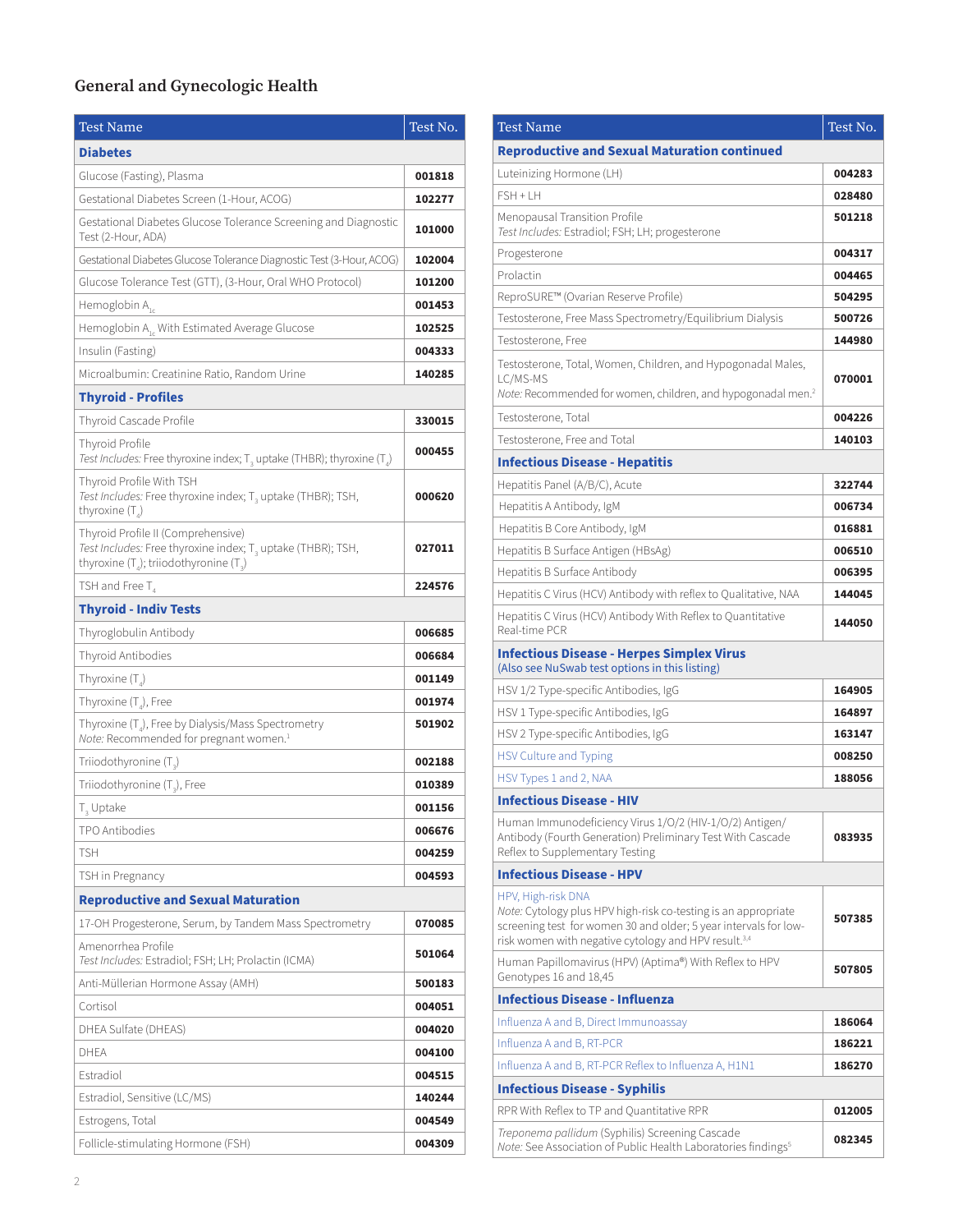#### **General and Gynecologic Health**

| <b>Test Name</b>                                                                                                                                                                                                                                                                                                                             | Test No. |
|----------------------------------------------------------------------------------------------------------------------------------------------------------------------------------------------------------------------------------------------------------------------------------------------------------------------------------------------|----------|
| <b>Infectious Disease - Zika</b>                                                                                                                                                                                                                                                                                                             |          |
| Zika Virus, IGM, Serum                                                                                                                                                                                                                                                                                                                       | 163049   |
| Zika Virus Comprehensive Profile, NAA, Serum and Urine                                                                                                                                                                                                                                                                                       | 139600   |
| <b>Infectious Disease - Other</b>                                                                                                                                                                                                                                                                                                            |          |
| Cytomegalovirus Antibodies, IgG                                                                                                                                                                                                                                                                                                              | 006494   |
| Cytomegalovirus Antibodies, IgM                                                                                                                                                                                                                                                                                                              | 096727   |
| Parvovirus B19 (Human) Antibodies, IgG, IgM                                                                                                                                                                                                                                                                                                  | 163303   |
| Prenatal Infectious Disease Antibodies, Quantitative, IgG<br>Test Includes: Cytomegalovirus, HSV 1, HSV 2, rubella, toxoplasma                                                                                                                                                                                                               | 038120   |
| Prenatal Infectious Disease Antibodies, Quantitative, IgM<br>Test Includes: Cytomegalovirus, HSV 1, HSV 2, rubella, toxoplasma                                                                                                                                                                                                               | 211581   |
| Rubella Antibodies, IgG                                                                                                                                                                                                                                                                                                                      | 006197   |
| Rubella Antibodies, IgM                                                                                                                                                                                                                                                                                                                      | 096537   |
| Toxoplasmagondii Antibodies, IgG                                                                                                                                                                                                                                                                                                             | 006478   |
| Toxoplasmagondii Antibodies, IgM                                                                                                                                                                                                                                                                                                             | 096651   |
| Varicella Zoster Antibodies, IgG                                                                                                                                                                                                                                                                                                             | 096206   |
| Varicella Zoster Antibodies, IgM                                                                                                                                                                                                                                                                                                             | 096776   |
| <b>NuSwab Portfolio - Vaginitis</b><br>(Submit any test using APTIMA <sup>®</sup> Multitest Swab)                                                                                                                                                                                                                                            |          |
| Vaginitis (VG), NuSwab<br>Test Includes: Bacterial Vaginosis by NAA (3 marker organisms),<br>C albicans and C glabrata by NAA, Trichomonas vaginalis by NAA                                                                                                                                                                                  | 180039   |
| Vaginitis Plus (VG+), NuSwab<br>Test Includes: Bacterial Vaginosis by NAA (3 marker organisms), C<br>albicans and C glabrata by NAA, Trichomonas vaginalis by NAA,<br>Chlamydia trachomatis by NAA, Neisseria gonorrhoeae by NAA                                                                                                             | 180021   |
| Bacterial Vaginosis and Candida by NAA, NuSwab<br>Test Includes: Bacterial Vaginosis by NAA, C albicans and C<br>glabrata by NAA                                                                                                                                                                                                             | 180043   |
| Vaginitis (VG) With Candida (Six Species), NuSwab®<br>Test Includes: Bacterial vaginosis (Atopobium vaginae, BVAB 2;<br>Megasphaera 1); Candida albicans; Candida glabrata; Candida<br>tropicalis; Candida parapsilosis; Candida lusitaniae; Candida<br>krusei; Trichomonas vaginalis                                                        | 180042   |
| Vaginitis Plus (VG+) With Candida (Six Species), NuSwab®<br>Test Includes: Bacterial vaginosis (Atopobium vaginae, BVAB<br>2; Megasphaera 1); Candida albicans; Candida glabrata;<br>Candida tropicalis; Candida parapsilosis; Candida lusitaniae;<br>Candida krusei; Chlamydia trachomatis; Neisseria gonorrhoeae;<br>Trichomonas vaginalis | 180068   |
| <b>NuSwab Portfolio - STD3,6</b><br>(Submit any test using APTIMA <sup>®</sup> Swab)                                                                                                                                                                                                                                                         |          |
| Chlamydia and Gonococcus, NAA <sup>t</sup>                                                                                                                                                                                                                                                                                                   | 183194   |
| Chlamydia, Gonococcus, and Trichomonas, NAA <sup>†</sup>                                                                                                                                                                                                                                                                                     | 183160   |
| Chlamydia, Gonococcus, Trichomonas, HSV Types 1 and 2, NAA                                                                                                                                                                                                                                                                                   | 188070   |
| Chlamydia, Gonococcus, Mycoplasma genitalium, NAA, Swab                                                                                                                                                                                                                                                                                      | 180082   |
| Chlamydia, Gonococcus, Genital Mycoplasma Profile, NAA, Swab<br>Test Includes: CT, NG, Mycoplasma genitalium, Mycoplasma<br>hominis, Ureaplasma spp hominis                                                                                                                                                                                  | 180093   |

| <b>Test Name</b>                                                                                                                          | Test No. |
|-------------------------------------------------------------------------------------------------------------------------------------------|----------|
| <b>NuSwab Portfolio - Select</b> (See also Pap options pages 7 and 8)                                                                     |          |
| Bacterial Vaginosis by NAA<br>Test Includes: Atopobium vaginae, BVAB-2, Megasphaera-1                                                     | 180060   |
| Candida albicans and Candida glabrata by NAA                                                                                              | 180055   |
| Candida Six-species Profile, NAA<br>Test Includes: C albicans, C glabrata, C tropicalis, C krusei,<br>C parapsilosis, C lusitaniae        | 180010   |
| Chlamydia trachomatis, NAA <sup>†</sup>                                                                                                   | 188078   |
| Neisseria gonorrhoeae, NAA <sup>†</sup>                                                                                                   | 188086   |
| Herpes Simplex Virus (HSV) Types 1 and 2, NAA                                                                                             | 188056   |
| Trichomonas vaginalis, NAA <sup>†</sup>                                                                                                   | 188052   |
| Mycoplasma genitalium, NAA, Swab                                                                                                          | 180076   |
| Mycoplasma qenitalium, NAA, Urine†                                                                                                        | 180025   |
| Genital Mycoplasma Profile, NAA, Swab<br>Test Includes: Mycoplasma genitalium, Mycoplasma hominis,<br>Ureaplasma spp                      | 180089   |
| Genital <i>Mycoplasma</i> Profile, NAA, Urine <sup>t</sup><br>Test Includes: Mycoplasma genitalium, Mycoplasma hominis,<br>Ureaplasma spp | 180040   |
| <b>Microbiology</b>                                                                                                                       |          |
| Aerobic Culture*                                                                                                                          | 008649   |
| Anaerobic and Aerobic Culture*                                                                                                            | 008003   |
| β-Hemolytic Streptococcus Culture, Group A Only                                                                                           | 008169   |
| Bacterial Vaginosis (Sialidase)<br>Test Includes: Bacteroides spp, Prevotella spp, Mobiluncus spp,<br>Gardnerella vaginalis               | 180034   |
| Genital Culture, Routine*                                                                                                                 | 008334   |
| Upper Respiratory Culture                                                                                                                 | 008342   |
| Urine Culture, Comprehensive*                                                                                                             | 008086   |
| Urine Culture, Routine*                                                                                                                   | 008847   |
| Vaginitis/Vaginosis, DNA Probe<br>Test Includes: Gardnerella vaginalis, Candida, Trichomonas vaginalis                                    | 180026   |
| Fungus Culture, Yeast Culture for Vaginitis                                                                                               | 182493   |
| Yeast Only, Culture                                                                                                                       | 182776   |

#### **Key**

*Note:* Blue text indicates tests using swabs as collection devices. \* Susceptibility testing available at additional charge. † Urine also acceptable specimen.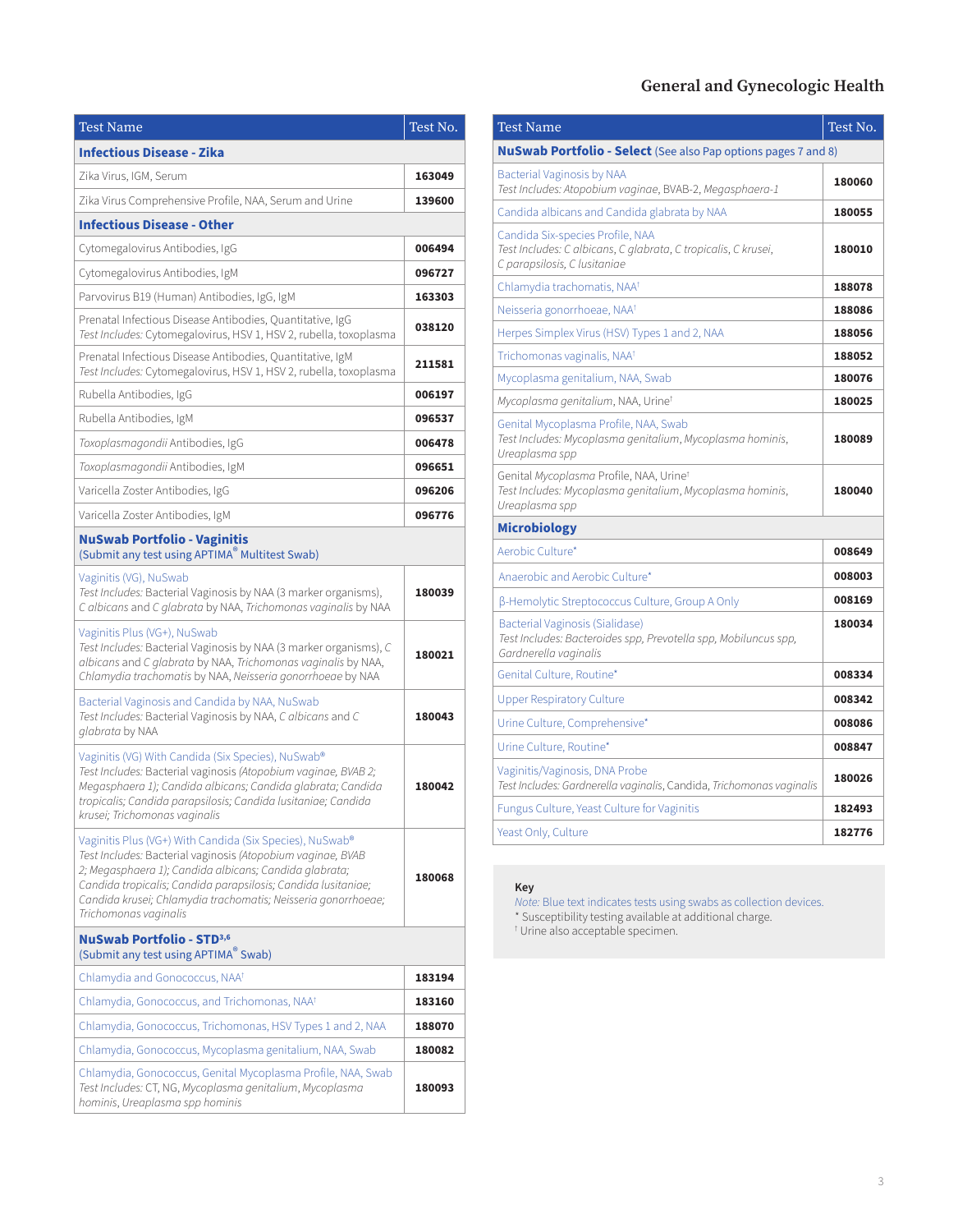#### **Preconception and Pregnancy**

| <b>Test Name</b>                                                                                                                                                                                                                                                                                                                                                                                                                                                               | Test No. |
|--------------------------------------------------------------------------------------------------------------------------------------------------------------------------------------------------------------------------------------------------------------------------------------------------------------------------------------------------------------------------------------------------------------------------------------------------------------------------------|----------|
| <b>Pregnancy and Prenatal - Pregnancy Tests</b>                                                                                                                                                                                                                                                                                                                                                                                                                                |          |
| hCG β Subunit, Quantitative                                                                                                                                                                                                                                                                                                                                                                                                                                                    | 004416   |
| Pregnancy Test, Urine                                                                                                                                                                                                                                                                                                                                                                                                                                                          | 004036   |
| <b>Pregnancy and Prenatal - Prenatal Testing</b><br>(See also Infectious Disease section on pages 2 and 3 and Pap tests on<br>pages 7 and 10)                                                                                                                                                                                                                                                                                                                                  |          |
| Obstetric Panel With Fourth-generation HIV<br>Test includes: ABO grouping and Rh typing; antibody screen<br>(includes ID and titer of all irregular antibodies detected); CBC<br>with platelet count and differential; HBsAg screen; rubella<br>antibodies, IgG; syphilis serology (if positive, Treponema<br>pallidum-specific test is performed); antigen/antibody screen<br>(EIA) for HIV-1/O/2 with reflex to supplementary differentiation of<br>HIV-1 or HIV-2 antibody. | 231950   |
| ABO Grouping and Rho(D) Typing                                                                                                                                                                                                                                                                                                                                                                                                                                                 | 006049   |
| Antibody Screen                                                                                                                                                                                                                                                                                                                                                                                                                                                                | 006015   |
| Antibody Identification                                                                                                                                                                                                                                                                                                                                                                                                                                                        | 006213   |
| Group B Streptococcus Colonization Detection Culture                                                                                                                                                                                                                                                                                                                                                                                                                           | 188130   |
| Group B Streptococcus Colonization Detection Culture With Reflex<br>to Susceptibilities                                                                                                                                                                                                                                                                                                                                                                                        | 188135   |
| Group B Streptococcus Colonization Detection, NAA                                                                                                                                                                                                                                                                                                                                                                                                                              | 188132   |
| Group B Streptococcus Colonization Detection, NAA With Reflex to<br>Susceptibilities                                                                                                                                                                                                                                                                                                                                                                                           | 188139   |
| Rh Typing                                                                                                                                                                                                                                                                                                                                                                                                                                                                      | 006064   |
| TSH With Pregnancy Reference Range                                                                                                                                                                                                                                                                                                                                                                                                                                             | 004593   |
| <b>Pregnancy and Prenatal - Gestational Diabetes</b>                                                                                                                                                                                                                                                                                                                                                                                                                           |          |
| Gestational Diabetes Glucose Tolerance Screen (1-Hour, 50 g) (ACOG)                                                                                                                                                                                                                                                                                                                                                                                                            | 102277   |
| Gestational Diabetes Glucose Tolerance Test (2-Hour, 75g)                                                                                                                                                                                                                                                                                                                                                                                                                      | 101000   |
| Gestational Diabetes Glucose Tolerance Diagnostic (3-Hour, 100 g)                                                                                                                                                                                                                                                                                                                                                                                                              | 102004   |
| <b>Maternal Serum Screening With NT Ultrasound</b>                                                                                                                                                                                                                                                                                                                                                                                                                             |          |
| First Trimester With NT (PAPP-A, hCG, dimeric inhibin A)                                                                                                                                                                                                                                                                                                                                                                                                                       | 017500   |
| Sequential 1 (PAPP-A, hCG)                                                                                                                                                                                                                                                                                                                                                                                                                                                     | 017700   |
| Sequential 2 (AFP, unconjugated estriol, hCG, dimeric inhibin A)                                                                                                                                                                                                                                                                                                                                                                                                               | 017750   |
| Integrated 1 (PAPP-A)                                                                                                                                                                                                                                                                                                                                                                                                                                                          | 017100   |
| Integrated 2 (AFP, unconjugated estriol, hCG, dimeric inhibin A)                                                                                                                                                                                                                                                                                                                                                                                                               | 017170   |
| <b>Maternal Serum Screening Without NT Ultrasound</b>                                                                                                                                                                                                                                                                                                                                                                                                                          |          |
| Serum Integrated 1 (PAPP-A)                                                                                                                                                                                                                                                                                                                                                                                                                                                    | 017200   |
| Serum Integrated 2 (AFP, unconjugated estriol, hCG,<br>dimeric inhibin A)                                                                                                                                                                                                                                                                                                                                                                                                      | 017270   |
| AFP Tetra (AFP, unconjugated estriol, hCG, dimeric inhibin A)                                                                                                                                                                                                                                                                                                                                                                                                                  | 017319   |
| AFP, Maternal Serum for Open Spina Bifida                                                                                                                                                                                                                                                                                                                                                                                                                                      | 010801   |
| <b>Maternal Plasma Screening - Non Invasive Prenatal Testing</b>                                                                                                                                                                                                                                                                                                                                                                                                               |          |
| MaterniT21 PLUS Core (chr21, 18, 13, sex)                                                                                                                                                                                                                                                                                                                                                                                                                                      | 451927   |
| MaterniT21 PLUS Core (chr21, 18, 13) No Gender                                                                                                                                                                                                                                                                                                                                                                                                                                 | 451951   |
| MaterniT21 PLUS Core + SCA                                                                                                                                                                                                                                                                                                                                                                                                                                                     | 451934   |
| MaterniT21 PLUS Core + SCA, No Gender                                                                                                                                                                                                                                                                                                                                                                                                                                          | 452112   |
| MaterniT21 PLUS Core + ESS                                                                                                                                                                                                                                                                                                                                                                                                                                                     | 451931   |
| MaterniT21 PLUS Core + ESS, No Gender                                                                                                                                                                                                                                                                                                                                                                                                                                          | 452136   |
| MaterniT21 PLUS Core + ESS + SCA                                                                                                                                                                                                                                                                                                                                                                                                                                               | 451937   |

| <b>Test Name</b>                                                                  | Test No. |
|-----------------------------------------------------------------------------------|----------|
| <b>Maternal Plasma Screening - Non Invasive Prenatal Testing</b><br>continued     |          |
| MaterniT21 PLUS Core + ESS + SCA, No Gender                                       | 452122   |
| MaterniT21 Genome Add On (GENOME-Flex)                                            | 452104   |
| MaterniT21 Genome Add On Redraw (GENOME-Flex)                                     | 452114   |
| MaterniT Genome                                                                   | 451941   |
| MaterniT21 Genome No Gender                                                       | 452106   |
| <b>Inheritest Carrier Screen</b>                                                  |          |
| Inheritest 500 Plus Panel                                                         | 630049   |
| Inheritest 500 Plus Panel with Repro Partners Report                              | 630217   |
| Inheritest, Ashkenazi Jewish Panel (48 Genes)                                     | 451920   |
| Inheritest, Comprehensive Panel, 144 Genes                                        | 451950   |
| Inheritest, Society Guided Panel (14 Genes)                                       | 451960   |
| Inheritest, Core Panel                                                            | 451964   |
| Inheritest CF/SMA Panel                                                           | 452172   |
| <b>Gene-specific Sequencing</b>                                                   |          |
| Inheritest Gene-specific Sequencing                                               | 451910   |
| GeneSeq® PLUS                                                                     | 630068   |
| GeneSeq® PLUS without VUS                                                         | 630085   |
| GeneSeq® PLUS, Prenatal                                                           | 630119   |
| GeneSeq® PLUS without VUS, Prenatal                                               | 630102   |
| <b>Other Carrier Screening</b>                                                    |          |
| Cystic Fibrosis Profile, 32 Mutations, DNA Analysis                               | 480533   |
| Cystic Fibrosis Profile, 97 Mutations, CFplus                                     | 450020   |
| Spinal Muscular Atrophy (SMA)                                                     | 450010   |
| Fragile X, PCR With Reflex to Southern Blot                                       | 511919   |
| a-Thalassemia, DNA Analysis                                                       | 511172   |
| β-Thalassemia: HBB (Full Gene Sequencing)                                         | 252823   |
| Hemoglobinopathy Fractionation Cascade                                            | 121690   |
| <b>Chromosome, FISH, and Microarray - Amniotic Fluid</b><br>(Prenatal Diagnosis)  |          |
| Chromosome and AFP                                                                | 510185   |
| Chromosome and AFP/AChE/HbF                                                       | 511580   |
| Chromosome Analysis, Amniotic Fluid                                               | 052040   |
| Chromosome Analysis, Reflex to SNP Microarray (Reveal®)                           | 052104   |
| SNP Microarray (Reveal®)                                                          | 510100   |
| <b>Chromosome, FISH, and Microarray - Chorionic Villi</b><br>(Prenatal Diagnosis) |          |
| Chromosome Analysis                                                               | 510988   |
| Chromosome Analysis, Reflex to SNP Microarray (Reveal®)                           | 511033   |
| FISH, Aneuploid Evaluation                                                        | 510960   |
| SNP Microarray (Reveal®)                                                          | 510100   |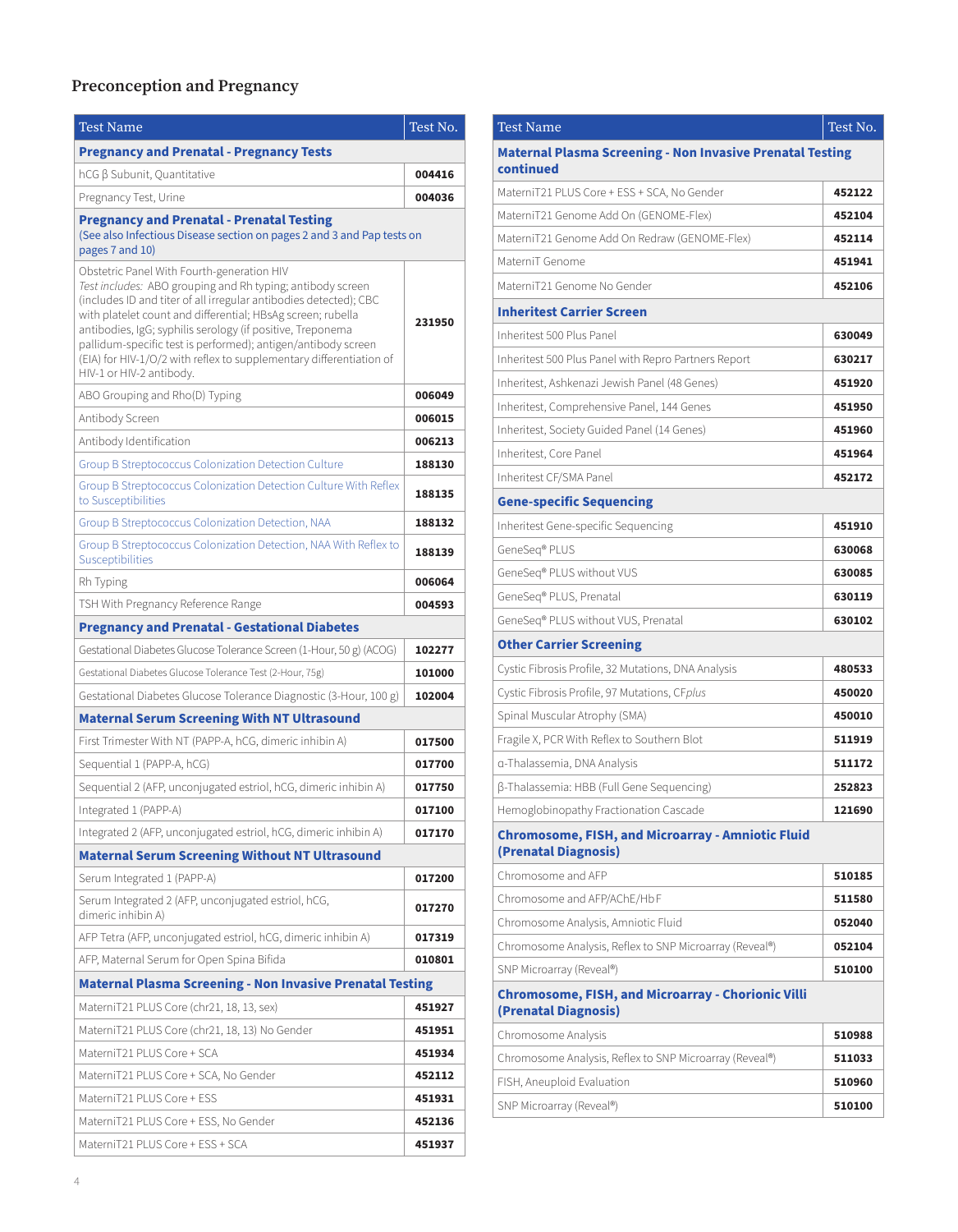## **Preconception and Pregnancy**

| <b>Test Name</b>                                                                                                                     | Test No. |
|--------------------------------------------------------------------------------------------------------------------------------------|----------|
| <b>Chromosome, FISH, and Microarray - Products of Conception</b><br>and Tissue                                                       |          |
| Chromosome Analysis                                                                                                                  | 052052   |
| Chromosome Analysis, Reflex to SNP Microarray (Reveal®)                                                                              | 052065   |
| FISH, Aneuploid Evaluation                                                                                                           | 510963   |
| Microarray Products of Conception (POC) Reveal® FFPE                                                                                 | 511997   |
| Products of Conception (POC) Paraffin-embedded, Aneuploid<br>Fvaluation                                                              | 511880   |
| SNP Microarray POC/Tissue (Reveal®)                                                                                                  | 510110   |
| <b>Chromosome, FISH, and Microarray - Other Tests</b>                                                                                |          |
| Chromosome Analysis, Blood                                                                                                           | 511035   |
| Microdeletion Syndromes, FISH                                                                                                        | 510770   |
| Maternal Cell Contamination                                                                                                          | 511402   |
| <b>Prenatal Diagnosis (Fetal Analysis)</b><br>Note: A maternal blood sample is required with the submission of the<br>amnio and CVS. |          |
| Bloom Syndrome, DNA Analysis                                                                                                         | 512145   |
| Canavan Disease, DNA Analysis                                                                                                        | 511147   |
| Cystic Fibrosis (CF) Profile, 32 Mutations, Fetal Analysis                                                                           | 480541   |
| Cystic Fibrosis (CF) Profile, 97 Mutations, CFplus®, Fetal Analysis                                                                  | 480819   |
| Dihydrolipoamide Dehydrogenase (DLD)                                                                                                 | 450080   |
| Familial Dysautonomia, DNA Analysis                                                                                                  | 511352   |
| Familial Hyperinsulinism (FHI)                                                                                                       | 450070   |
| Fanconi Anemia (Type C), DNA Analysis                                                                                                | 511212   |
| Fragile X Syndrome, DNA Analysis, Prenatal With Southern Blot<br>Analysis                                                            | 510300   |
| Gaucher Disease, DNA Analysis                                                                                                        | 511048   |
| Glycogen Storage Disease 1a                                                                                                          | 511290   |
| Sickle Cell Anemia Mutation Analysis, Fetal                                                                                          | 451391   |
| Joubert Syndrome Type II, DNA Analysis                                                                                               | 511490   |
| Maple Syrup Urine Disease Carrier Test, DNA                                                                                          | 511310   |
| Maternal Cell Contamination (Required with prenatal molecular<br>tests)                                                              | 511402   |
| Mucolipidosis Type IV Mutation Detection                                                                                             | 511386   |
| Nemaline Myopathy                                                                                                                    | 450040   |
| Niemann-Pick Disease, DNA Analysis                                                                                                   | 511329   |
| Spinal Muscular Atrophy (SMA)                                                                                                        | 450010   |
| Tay-Sachs Disease, DNA Analysis                                                                                                      | 510404   |
| Usher Syndrome Type IF                                                                                                               | 450060   |
| Usher Syndrome Type III                                                                                                              | 450050   |
| Walker-Warburg Syndrome                                                                                                              | 511480   |

| <b>Test Name</b>                                                                                                                                                                                                                                                                                                                                                                                                                                                                                                                                                                 | Test No. |
|----------------------------------------------------------------------------------------------------------------------------------------------------------------------------------------------------------------------------------------------------------------------------------------------------------------------------------------------------------------------------------------------------------------------------------------------------------------------------------------------------------------------------------------------------------------------------------|----------|
|                                                                                                                                                                                                                                                                                                                                                                                                                                                                                                                                                                                  |          |
| <b>Thrombophilia</b>                                                                                                                                                                                                                                                                                                                                                                                                                                                                                                                                                             |          |
| Factor II (Prothrombin), DNA Analysis                                                                                                                                                                                                                                                                                                                                                                                                                                                                                                                                            | 511162   |
| Factor V Leiden Mutation Analysis                                                                                                                                                                                                                                                                                                                                                                                                                                                                                                                                                | 511154   |
| Protein C Deficiency Profile                                                                                                                                                                                                                                                                                                                                                                                                                                                                                                                                                     | 283655   |
| <b>Infertility</b>                                                                                                                                                                                                                                                                                                                                                                                                                                                                                                                                                               |          |
| Chromosome Analysis, Blood (Constitutional)                                                                                                                                                                                                                                                                                                                                                                                                                                                                                                                                      | 511035   |
| Chromosome Analysis, High Resolution                                                                                                                                                                                                                                                                                                                                                                                                                                                                                                                                             | 052215   |
| Chromosome Analysis, Blood (Constitutional) Rfx for Y Deletion<br>Analysis                                                                                                                                                                                                                                                                                                                                                                                                                                                                                                       | 511075   |
| Cystic Fibrosis, 5T Allele Genotyping                                                                                                                                                                                                                                                                                                                                                                                                                                                                                                                                            | 480970   |
| Infertility - Male, Y Deletion Analysis                                                                                                                                                                                                                                                                                                                                                                                                                                                                                                                                          | 512053   |
| Microdeletion Syndromes, FISH                                                                                                                                                                                                                                                                                                                                                                                                                                                                                                                                                    | 510770   |
| ReproSURE™ (Ovarian Reserve Profile)                                                                                                                                                                                                                                                                                                                                                                                                                                                                                                                                             | 504295   |
| Sex Determination (SRY), DNA Analysis                                                                                                                                                                                                                                                                                                                                                                                                                                                                                                                                            | 510222   |
| Semen Analysis, Basic                                                                                                                                                                                                                                                                                                                                                                                                                                                                                                                                                            | 519114   |
| <b>Pregnancy Complications</b><br>(See Thyroid and Sexual Maturation on page 2)                                                                                                                                                                                                                                                                                                                                                                                                                                                                                                  |          |
| Anticardiolipin Antibodies, IgG, IgM, Quantitative                                                                                                                                                                                                                                                                                                                                                                                                                                                                                                                               | 161802   |
| β2-Glycoprotein 1 Antibodies, IgG, IgM                                                                                                                                                                                                                                                                                                                                                                                                                                                                                                                                           | 163002   |
| Lupus Anticoagulant With Reflex<br>Test Includes: Lupus-sensitive APTT and dilute Russell's viper<br>venom time; if prolonged, confirmation performed                                                                                                                                                                                                                                                                                                                                                                                                                            | 117892   |
| Preeclampsia Monitoring Profile<br>Test Includes: ALT/AST; CBC w diff & platelets; LDH; random urine<br>microalbumin: creatinine ratio; creatinine; BUN; serum uric acid                                                                                                                                                                                                                                                                                                                                                                                                         | 360690   |
| Preeclampsia Monitoring Profile (with 24 hour urine)<br>Note: Same as 360690 but replaces random urine with 24 hour urine                                                                                                                                                                                                                                                                                                                                                                                                                                                        | 360640   |
| Recurrent Miscarriage/Fetal Demise Profile (Esoterix)<br>Test Includes: Activated partial thromboplastin time (aPTT);<br>anticardiolipin antibodies IgA, IgG, IgM; antiphosphatidylserine,<br>IgG, IgM; antithrombin activity; APTT mixing studies; ß2-<br>glycoprotein I, IgA, IgG, IgM; dRVVT; factor II gene mutation<br>(prothrombin G20210A); factor V mutation (Leiden); factor XIII<br>activity; hexagonal phospholipid neutralization; homocysteine;<br>plasminogen activator inhibitor-1 activity (PAI-1); protein C activity<br>(chromogenic); protein S antigen, free | 502051   |
| Intrauterine Fetal Demise/Stillborn Follow-up Profile<br>Test Includes: CBC; TSH; human parvovirus B19 IgG, IgM; lupus<br>anticoagulant; anticardiolipin antibodies, IgG, IgM; RPR<br>Note: See ACOG Practice Bulletin Nº 102, March 2009.7                                                                                                                                                                                                                                                                                                                                      | 365200   |
| Intrauterine Fetal Demise/Stillborn Profile (Extended)<br>Test Includes: 365200 plus factor V <sub>Leiden</sub> mutation; factor<br>II (prothrombin) mutation; antithrombin activity; fasting<br>homocysteine; protein S antigen, free; protein C activity<br>Note: See ACOG Practice Bulletin Nº 102, March 2009.7                                                                                                                                                                                                                                                              | 365300   |
| Protein C Deficiency Profile<br>Test Includes: Protein C antigen; protein C, functional                                                                                                                                                                                                                                                                                                                                                                                                                                                                                          | 283655   |
| Protein S Deficiency Profile<br>Test Includes: Protein S, free; protein S, functional; protein S, total                                                                                                                                                                                                                                                                                                                                                                                                                                                                          | 117754   |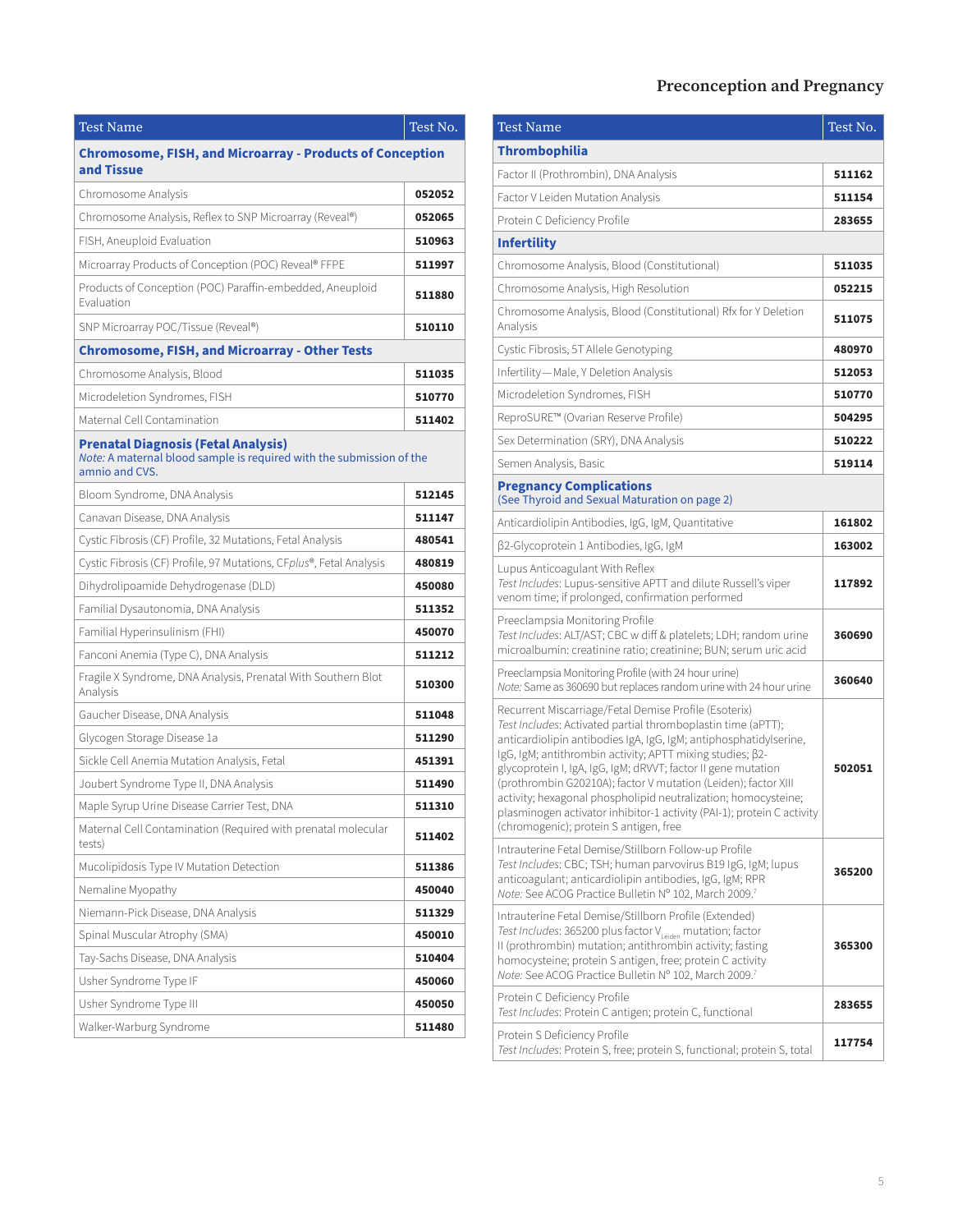#### **Additional Specialty Testing**

| <b>Test Name</b>                                                                                                                                                                                                                                                                                                                                                                                                                                                                                                                                                                                    | Test No. |
|-----------------------------------------------------------------------------------------------------------------------------------------------------------------------------------------------------------------------------------------------------------------------------------------------------------------------------------------------------------------------------------------------------------------------------------------------------------------------------------------------------------------------------------------------------------------------------------------------------|----------|
| <b>Hemostasis and Thrombosis - Bleeding Profiles and</b><br><b>Therapeutic Monitoring</b>                                                                                                                                                                                                                                                                                                                                                                                                                                                                                                           |          |
| Prothrombin Time (PT, includes INR)                                                                                                                                                                                                                                                                                                                                                                                                                                                                                                                                                                 | 005199   |
| Partial Thromboplastin Time, Activated (APTT)                                                                                                                                                                                                                                                                                                                                                                                                                                                                                                                                                       | 005207   |
| Fibrinogen Activity                                                                                                                                                                                                                                                                                                                                                                                                                                                                                                                                                                                 | 001610   |
| Heparin Anti-Xa                                                                                                                                                                                                                                                                                                                                                                                                                                                                                                                                                                                     | 117101   |
| Prolonged PT Profile<br>Test Includes: Dilute PT confirmation ratio; Factor II activity; factor<br>V activity; factor VII activity; factor X activity; fibrinogen activity                                                                                                                                                                                                                                                                                                                                                                                                                          | 117866   |
| Prolonged APTT Profile<br>Test Includes: Factor VIII activity; factor IX activity; factor XI activity;<br>factor XII activity; lupus anticoagulant with reflex                                                                                                                                                                                                                                                                                                                                                                                                                                      | 117796   |
| <b>Hemostasis and Thrombosis - Menorrhagia</b>                                                                                                                                                                                                                                                                                                                                                                                                                                                                                                                                                      |          |
| Menorrhagia Profile<br>Test Includes: PT; APTT; factor VIII activity; factor IX activity; factor<br>XI activity; von Willebrand factor activity; von Willebrand factor<br>antigen                                                                                                                                                                                                                                                                                                                                                                                                                   | 336572   |
| Von Willebrand Disease Reflexive Profile Factor VIII Activity; von<br>Willebrand Ristocetin Cofactor Activity; von Willebrand Factor<br>Antigen; pathologist interpretation, with reflex to Collagen-<br>binding Activity Profile                                                                                                                                                                                                                                                                                                                                                                   | 504808   |
| Collagen-binding Activity (CBA) Profile                                                                                                                                                                                                                                                                                                                                                                                                                                                                                                                                                             |          |
| von Willebrand Factor (vWF) Multimers                                                                                                                                                                                                                                                                                                                                                                                                                                                                                                                                                               | 500148   |
| <b>Hemostasis and Thrombosis - Thrombotic Risk</b>                                                                                                                                                                                                                                                                                                                                                                                                                                                                                                                                                  |          |
| Antithrombin Deficiency Profile<br>Test Includes: Antithrombin activity; antithrombin antigen                                                                                                                                                                                                                                                                                                                                                                                                                                                                                                       | 015594   |
| Inherited Thrombophilias of Pregnancy Profile<br>Test Includes: Activated protein C resistance with reflex to<br>factor V <sub>leiden</sub> mutation; factor II (prothrombin G20210A) mutation;<br>protein Santigen, free; protein C activity; antithrombin III<br>Note: ACOG Practice Bulletin, Nº 113, July 2010.8                                                                                                                                                                                                                                                                                | 365500   |
| Oral Contraceptive / HRT Thrombotic Risk Profile<br>Test Includes: Antithrombin activity; factor II (prothrombin)<br>mutation analysis; factor V <sub>Leiden</sub> mutation; protein C, functional;<br>protein S antigen, free                                                                                                                                                                                                                                                                                                                                                                      | 502343   |
| Venous Thrombosis Profile<br>Test Includes: Activated partial thromboplastin time (aPTT);<br>anticardiolipin antibodies IgG, IgM; antithrombin activity; B2-<br>glycoprotein I, IgA, IgG, IgM; dilute Russell's viper venom time<br>(dRVVT) confirm seconds; dilute Russell's viper venom time<br>(dRVVT) ratio; dilute Russell's viper venom time (dRVVT) screen<br>seconds; factor II gene mutation; factor VIII activity; hexagonal<br>phospholipid neutralization; homocysteine; protein C activity<br>(chromogenic); protein C resistance with factor V deficiency;<br>protein S antigen, free | 501790   |
| Thrombotic Risk Profile, Acquired<br>Test Includes: Lupus anticoagulant with reflex; dilute prothrombin<br>time with reflex; anticardiolipin IgG, IgM; β2-glycoprotein 1, IgG, IgM                                                                                                                                                                                                                                                                                                                                                                                                                  | 117024   |

| <b>Test Name</b>                                                                                                                                                                    | Test No.         |
|-------------------------------------------------------------------------------------------------------------------------------------------------------------------------------------|------------------|
| <b>Biomarkers and Risk Assessment</b>                                                                                                                                               |                  |
| a-Fetoprotein, Serum, Tumor Marker<br>With Serial Monitoring                                                                                                                        | 002253<br>480012 |
| BRCAssure®: Comprehensive BRCA1/2 Analysis                                                                                                                                          | 485030           |
| BRCAssure®: Ashkenazi Jewish Panel                                                                                                                                                  | 485097           |
| BRCAssure®: BRCA1 Targeted Analysis                                                                                                                                                 | 485066           |
| BRCAssure®: BRCA2 Targeted Analysis                                                                                                                                                 | 485081           |
| Cancer Antigen 125<br>With Serial Monitoring                                                                                                                                        | 002303<br>480061 |
| Carcinoembryonic Antigen (CEA)<br>With Serial Monitoring                                                                                                                            | 002139<br>480095 |
| Fecal Occult Blood (iFOBT)                                                                                                                                                          | 182949           |
| hCG, β-Subunit, Quantitative<br>With Serial Monitoring                                                                                                                              | 004416<br>480038 |
| Human Epidymis Protein 4 (HE-4)<br>With Serial Monitoring                                                                                                                           | 081700<br>481700 |
| Human Papillomavirus (HPV) E6/E7 (QuantaSURE®)<br>Note: See Labcorp's online Test Menu for test options.                                                                            |                  |
| Inhibin B                                                                                                                                                                           | 146795           |
| Lactic Acid Dehydrogenase (LD)                                                                                                                                                      | 001115           |
| Ovarian Cancer Monitor<br>Test Includes: HE4, CA125                                                                                                                                 | 081610           |
| Ovarian Malignancy Risk (ROMA®)                                                                                                                                                     | 140045           |
| VistaSeq® Hereditary Cancer Panel (27 Gene Assay)                                                                                                                                   | 481220           |
| VistaSeq® without BRCA1/2 genes                                                                                                                                                     | 481240           |
| VistaSeq® Breast Cancer Panel                                                                                                                                                       | 481319           |
| VistaSeq® High/Moderate Risk Breast Cancer Panel                                                                                                                                    | 481452           |
| VistaSeq® GYN Cancer Panel                                                                                                                                                          | 481330           |
| VistaSeg® Breast and GYN Cancer Panel                                                                                                                                               | 481341           |
| <b>Toxicology and Drug Screening</b>                                                                                                                                                |                  |
| Pregnancy Drug Profile, 10 Drugs                                                                                                                                                    | 724774           |
| Pregnancy Drug Profile, 16 Drugs                                                                                                                                                    | 724775           |
| <b>Histology and Pathology</b>                                                                                                                                                      |                  |
| Labcorp offers pathology interpretation for vulvovaginal, cervical,<br>endocervical, endometrial, breast, and other specimens. Ask your Labcorp<br>representative for more details. |                  |
| <b>Paternity Testing</b>                                                                                                                                                            |                  |
| Labcorp offers DNA analysis of parentage. To receive a complete paternity kit<br>(blood or buccal swab), or for an appointment, call 800-742-3944.                                  |                  |

For additional information, including specimen requirement, CPT coding, and RUO/IUO status, consult the online Test Menu at www.Labcorp.com.

Labcorp's policy is to provide physicians, in each instance, with the flexibility to choose appropriate tests to Assure that the convenience of ordering test combinations/profiles does not prevent physicians who wish to or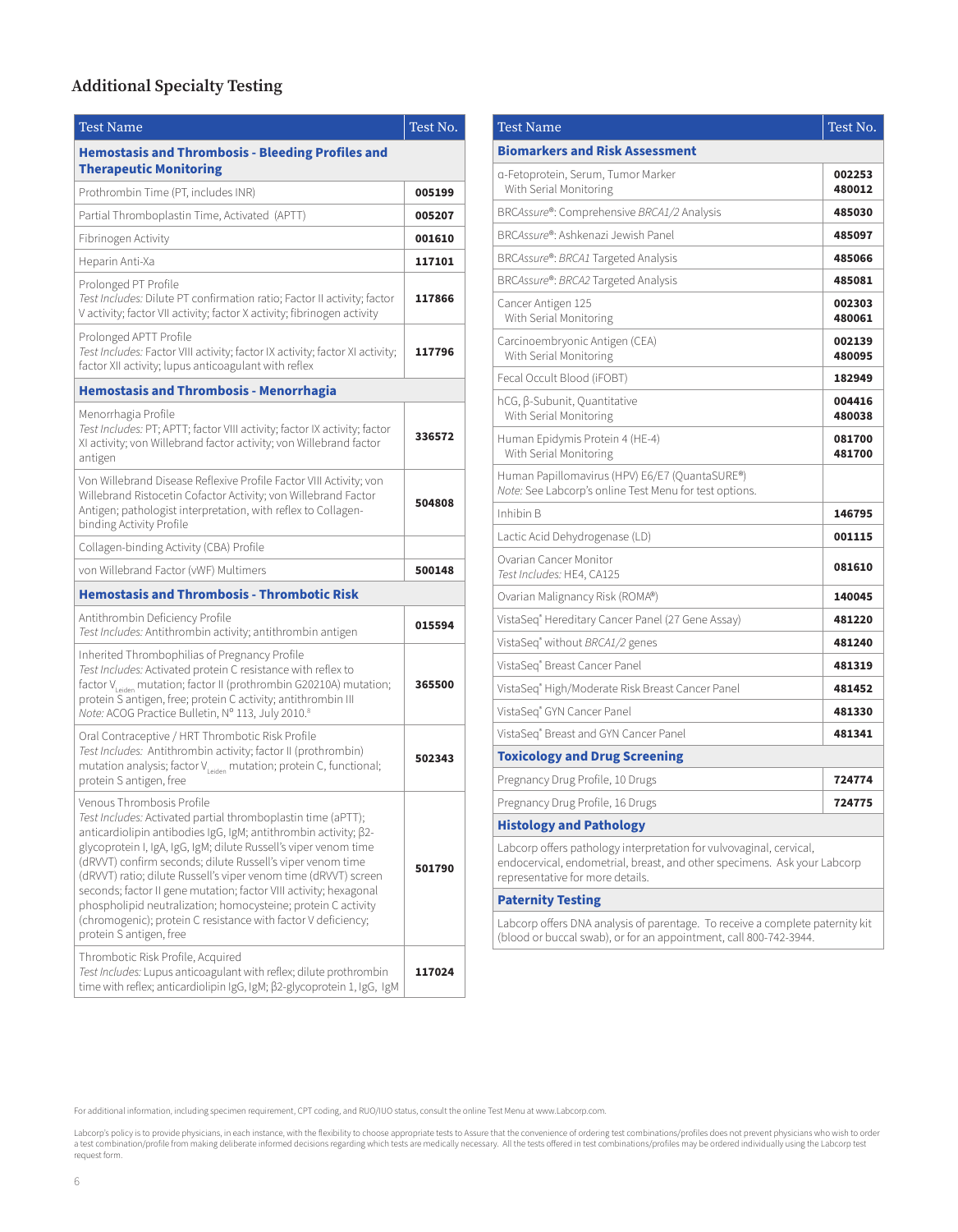#### **Gynecologic Pap Test: Age-based Test Protocol**

An additional tool to help physicians manage their patients according to the patient's age. Labcorp based its protocol on the American College of Obstetricians and Gynecologists (ACOG) guidelines.3,4

| Test No.                                                                                                                                                                                                                                                                                | <b>Test Description</b>                                                                                                                                                                                                                                                                                                                                                                                                                                                                                         |  |  |  |  |  |
|-----------------------------------------------------------------------------------------------------------------------------------------------------------------------------------------------------------------------------------------------------------------------------------------|-----------------------------------------------------------------------------------------------------------------------------------------------------------------------------------------------------------------------------------------------------------------------------------------------------------------------------------------------------------------------------------------------------------------------------------------------------------------------------------------------------------------|--|--|--|--|--|
| 193060                                                                                                                                                                                                                                                                                  | Cervical Cancer and Chlamydia/Gonorrhea Screening (Aptima®)*<br>If age 30-65, perform: Image-guided Pap plus high-risk HPV. If Pap is normal but the high-risk HPV is positive, a reflex to HPV 16/18,45 will<br>٠<br>be performed.<br>If age 25-29, perform: Image-guided Pap only. If Pap is ASCUS, a reflex to a high-risk HPV test will be performed.<br>$\bullet$<br>If age 21-24, perform: Image-guided Pap plus Ct/Ng. If Pap is ASCUS, a reflex to a high-risk HPV test will be performed.<br>$\bullet$ |  |  |  |  |  |
| 193065                                                                                                                                                                                                                                                                                  | Cervical Cancer Screening Only (Aptima®)*<br>If age 30-65, perform: Image-guided Pap plus high-risk HPV. If Pap is normal but the high-risk HPV is positive, a reflex to HPV 16/18,45 will<br>٠<br>be performed.<br>If age 21-29, perform: Image-guided Pap only. If Pap is ASCUS, a reflex to a high-risk HPV test will be performed.<br>$\bullet$                                                                                                                                                             |  |  |  |  |  |
| Based on age and your patients' risk factors, additional test options may be warranted to monitor your patients' health. Labcorp offers two additional tests<br>that follow ACOG guidelines with respect to cervical cytology and HPV, including an additional STD screening component. |                                                                                                                                                                                                                                                                                                                                                                                                                                                                                                                 |  |  |  |  |  |
| 193070                                                                                                                                                                                                                                                                                  | Cervical Cancer Screening plus Chlamydia trachomatis, Neisseria gonorrhoeae (Aptima®)*<br>If age 30-65, perform: Image-guided Pap plus high-risk HPV plus Ct/Ng. If Pap is normal but HPV is positive, reflex to HPV 16/18,45 will be<br>$\bullet$<br>performed.<br>If age 21-29, perform: Image-guided Pap plus Ct/Ng. If Pap is ASCUS, a reflex to a high-risk HPV test will be performed.<br>$\bullet$                                                                                                       |  |  |  |  |  |
| 193075                                                                                                                                                                                                                                                                                  | Cervical Cancer Screening plus Chlamydia trachomatis, Neisseria gonorrhoeae, and Trichomonas vaginalis (Aptima®)*<br>If age 30-65, perform: Image-guided Pap plus high-risk HPV plus Ct/Ng and Tv. If Pap is normal but HPV is positive, a reflex to HPV<br>٠<br>16/18,45 will be performed.<br>If age 21-29, perform: Image-guided Pap plus Ct/Ng and Tv. If Pap is ASCUS, a reflex to a high-risk HPV test will be performed.<br>٠                                                                            |  |  |  |  |  |

In the ACOG Practice Bulletin No. 140 (December 2013), ACOG notes that several FDA-approved tests are commercially available for HPV testing.<sup>9</sup><br>The Aptima HPV assay\* is an FDA-approved mRNA method for the detection of hig

#### **ACOG Guidelines (Highlights)3,4**

| <b>Test</b>              | Age $<$ 21                                              | Age 21-24                                                     | Age 25-29                                                    | Age 30-65                                                         | Age $>65$                                                                                                                                                                         |
|--------------------------|---------------------------------------------------------|---------------------------------------------------------------|--------------------------------------------------------------|-------------------------------------------------------------------|-----------------------------------------------------------------------------------------------------------------------------------------------------------------------------------|
| Pap                      | Not recommended for<br>screening                        | Screen every 3 years                                          | Screen every 3 years                                         | Screen every 3 years                                              | Screening should be discontinued if                                                                                                                                               |
| <b>HPV</b>               | Not recommended for<br>screening                        | Reflex to high-risk HPV<br>when Pap is ASCUS is<br>acceptable | Reflex to high-risk HPV<br>is preferred when Pap<br>is ASCUS | Screen every 5 years if<br>both HPV and Pap are<br>negative       | patient has had adequate negative<br>prior screening results and no history<br>of CIN2+. See ACOG Practice Bulletin<br>No.168 for management of patient<br>with history of CIN2+. |
| <b>HPV</b><br>genotyping | Not recommended for<br>screening                        | Not recommended for<br>screening                              | Not recommended for<br>screening                             | If Pap is normal and<br>HPV positive, reflex to<br>HPV genotyping | If Pap is normal and HPV positive,<br>reflex to HPV genotyping                                                                                                                    |
| Ct/Ng                    | If 24 years of age or<br>younger and sexually<br>active | If 24 years of age or<br>younger and sexually<br>active       | If 25 years of age and<br>older and have risk<br>factors     | If 25 years of age and<br>older and have risk<br>factors          | Not recommended for screening                                                                                                                                                     |

Note: ACOG guidelines address frequency at which cervical cancer and STD testing should be ordered based on test results. Clinicians should determine the appropriate frequency for their patients.

When ordering test(s), please be sure to include the patient's age/DOB. If age is <21 or >65, or age not provided with the sample, Labcorp will only perform an image-guided Pap test. For tests 193070 or 193075, if age is

If reflex genotyping is performed, additional CPT codes and concomitant charges may apply.